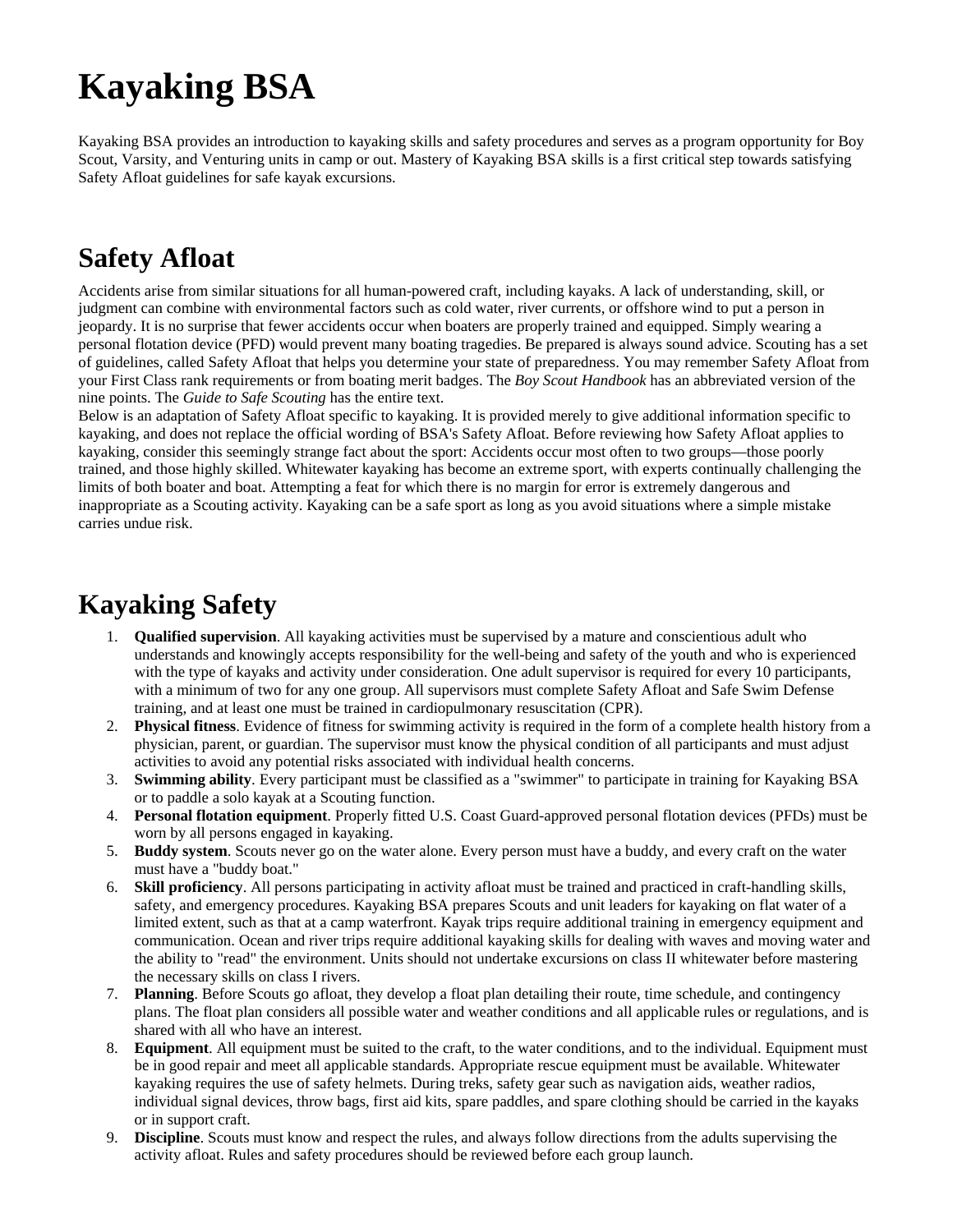#### **What Next?**

Kayaking BSA should prepare you for safe kayaking fun on your local lake or enclosed bay, but there is more to learn, such as the classic Eskimo roll. You can find additional material on kayaking in the *Fieldbook,* no. 33200; the *Whitewater* merit badge pamphlet, 33405A; and the Venturing *Whitewater* pamphlet, no. 33465A. Also check out your local library and bookstore for books on kayaking. Each year, *Canoe & Kayak and Paddler* magazines publish buyers' guides, with the latest information on boats and gear. The American Canoe Association offers courses, from introduction of kayaking on flat water to advanced whitewater training.

### **Types of Kayaks**

Originally, kayaks were made of seal skins stretched over a wood and bone frame. The Inuit used them for hunting and fishing. Early recreational kayaks were made of cloth over wooden frames. Some models of folding kayaks still use fabric on a frame, but most modern kayaks are made of rigid plastics such as polyethylene, fiberglass, or Kevlar. Kayak designs vary according to usage and construction. A flat-water racer differs from a whitewater racer. Recreational kayaks are multi-purpose craft suitable for a variety of water conditions. Touring kayaks are larger and have storage capacity for camping gear. They are also known as sea kayaks, due to their use around ocean shorelines. They are long, up to 20 feet, to aid in tracking, and often have a rudder or skeg. Special play boats or squirt boats are used in heavy white water. They are short, down to 6 feet, for easy turning. Some play boat designs are adapted for surfing. Sit-on-tops do away with the traditional cockpit and deck in favor of a recessed well that is self-bailing. The paddler also sits on the floor of portable inflatable kayaks.

### **Paddles**

The blades of kayak paddles are made in various designs, such as flat or spoon shaped. Many blades are set at an angle to one another, from 45 to 90 degrees. The offset angle allows the blade out of the water to be automatically feathered. Feathering reduces wind and splash resistance. A paddle with offset blades is controlled by firmly griping the shaft with one hand, the right being the most common. The paddle should rotate freely in the loose grip of the opposite hand. Grasp the paddle with your hands just over shoulder-width apart. The knuckles of your control hand should be aligned with the edge of the blade nearest that hand. Some shafts are oval in cross-section to make hand placement easier and more comfortable. The grip of the control hand never changes. Practice rotating the blade 90 degrees by bending your wrist to raise your knuckles while also allowing your elbow to bend. Allow the paddle shaft to rotate freely in your other hand. This will turn the blade near your slip hand into the correct position for an efficient stroke.

Correct paddle length depends both on your size and that of the boat. Your instructor will be able to suggest an appropriate size. You will then need to test the paddle in your kayak to be sure you can perform the strokes correctly.

### **Basic Kayaking Skills**

### **Boarding**

After checking on land that the kayak is a good fit, place the kayak in ankle deep water or at the edge of a low bank or dock. Use your paddle for balance by placing one end on the bank or bottom and the other just behind the cockpit coaming. Place one foot in the cockpit while sitting on the back deck. Most of your weight should be on the deck, not the paddle. Bring the other foot into the cockpit and then slide your legs into the boat. Reverse the process to exit.

### **Capsize Drill**

A capsize drill for a sit-on-top kayak is simple: Lean over, slide off, right the boat if necessary, and climb back on board. A capsize drill for a decked kayak is only a bit more complicated: Grasp the coaming behind your back and lean forward. Straighten your legs and push the kayak forward with your hands as you slide your feet out. You should fall out of the cockpit in a somersault. Try to maintain contact with the kayak as you bring your head above water to one side. Master this technique in a pool or calm water, before you need it, just in case you accidentally capsize while practicing your strokes.

#### **Aiding a Capsized Paddler**

Your first concern if your buddy boat capsizes should be for the safety of the paddler, not his equipment. If the situation is urgent, due to injury or cold water, immediately tow the person to shore rather than chase after his gear. If your rear deck is large enough, the capsize victim may be able to balance on it. If your kayak is small, have the person hold onto the rear grab loop or toggle and float near the surface to reduce drag. If your buddy has hold of his boat, but needs help getting it ashore, it is possible to tow both the person and his kayak for short distances in calm water. Once on shore, you can empty the water from the swamped boat by each holding an end and rocking the up-side-down boat fore and aft to allow the water to drain from the cockpit.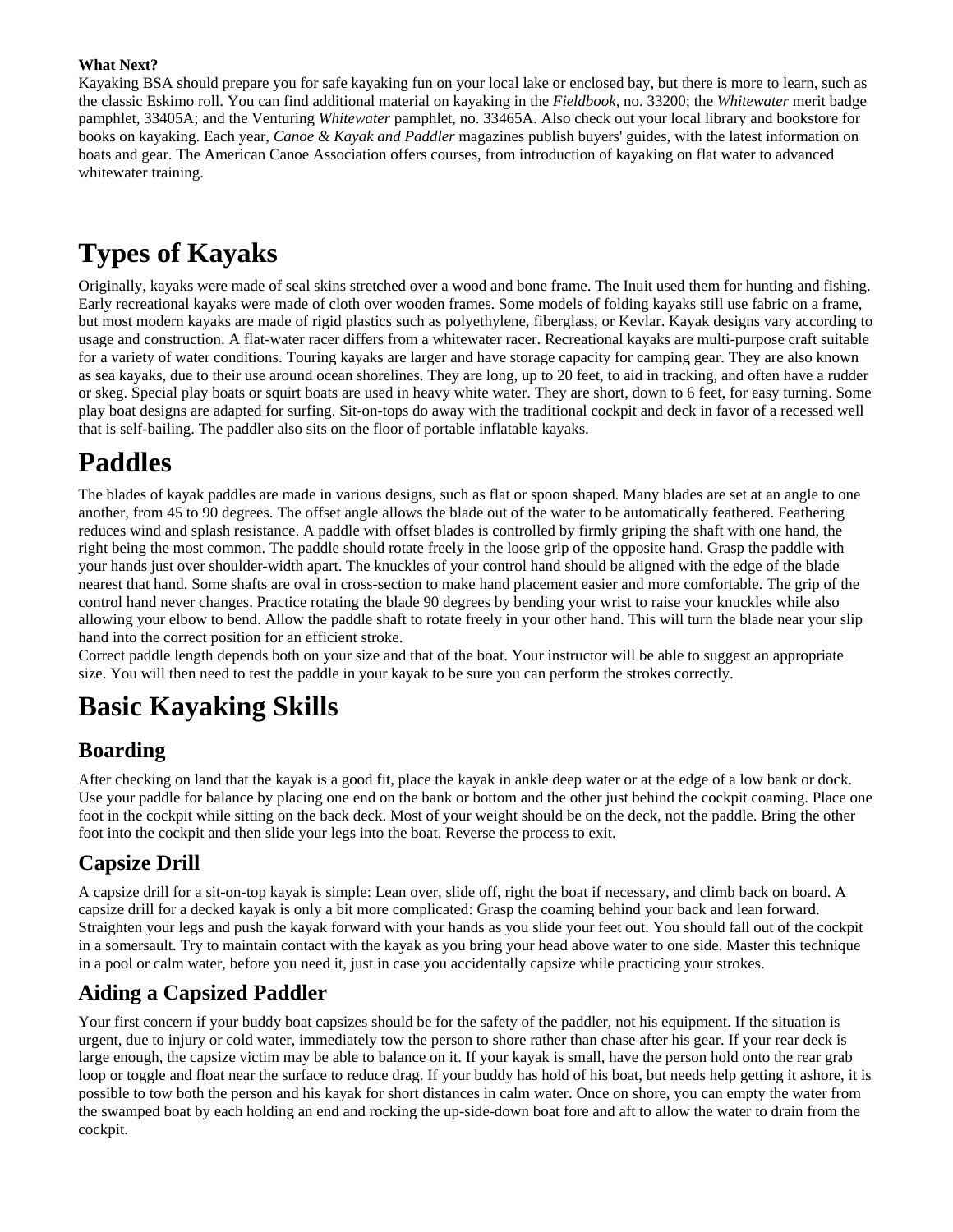### **Kayak-Over-Kayak Assist**

In calm water, it is often possible to help a capsized paddler back into his boat without returning to shore. If his boat has good flotation and he has a pump, you can hold his boat upright as he climbs back in and then bails the water out. It is also possible to empty the water from his boat before he re-boards: Form a 'T' with the boats and have the swimmer steady your kayak from the rear. Pull the swamped boat across your fore deck and gently rock it back and forth to drain it of water. Hold the boat next to your own, with your paddle braced across both craft, as your buddy climbs back aboard.

### **Strokes**

#### **Forward Stroke**

Forward motion is achieved by stroking first on one side and then the other. Extend your lower arm toward the bow and push down with your upper arm to plant the blade in the water. Move the blade parallel to the side of the boat, ending the stroke when your lower hand reaches your hip. Your upper hand should be near eye level. Don't lean forward to extend your reach; rather, keep your back straight and rotate your torso. After the blade has left the water at the end of the stroke, rotate your paddle to set the angle for the blade on the other side. Power is transferred from your paddle to the kayak through your hips, knees, and feet. Efficient strokes require a properly fitted boat.

#### **Sweep Stroke**

Forward strokes are done with the blade close to the boat pushing the water to the rear; turning strokes are most efficient with the blade moved away from the boat in a half-circle. The circle for a sweep stroke begins at the bow and turns the boat away from the paddling side. A reverse sweep begins at the stern and turns the boat toward the paddling side. Your elbow, hand, and paddle blade will be lower on the opposite side than they are for the forward stroke. Recovery is done by feathering the power blade just above the surface.

#### **Draw Stroke**

The draw stroke moves the kayak sideways toward the paddle. Rotate your torso to face the side and reach out with your lower arm. Pull the blade towards you with the blade parallel to the boat. Keep the paddle as vertical as possible. Recover with the blade in the water by twisting the blade perpendicular to the boat and slipping it back to the draw position.

### **Rudder**

If you hold the blade vertical in the water at the rear of the kayak, you can use the blade as a rudder. You can turn the kayak by pushing the blade towards or away from the rear of the boat. It only works if the kayak is moving, but is handy in currents or to make minor course adjustments at the end of a forward stroke.

#### **Back Stroke**

To stop the kayak, do a back stroke—the forward stroke in reverse. Continue to stroke backward on opposite sides to bring the kayak to a complete stop or to move it backward. Don't forget to look behind you when using the back stroke.

## **Kayaking BSA**

#### **Requirements**

- 1. Before fulfilling the following requirements, successfully complete the BSA swimmers test.
- 2. Do the following:
	- a. Describe various types of kayaks and how they differ in design, materials, and purpose.
	- b. Name the parts of the kayak you are using for this exercise.
	- c. Demonstrate how to choose an appropriately sized kayak paddle and how to position your hands.
- 3. Do the following:
	- a. Tell what precautions must be taken for a safe trip afloat.
	- b. Demonstrate how to select and properly fit a PFD.
	- c. Explain the importance of safety equipment such as PFDs, air bags, grab loops, and helmets.